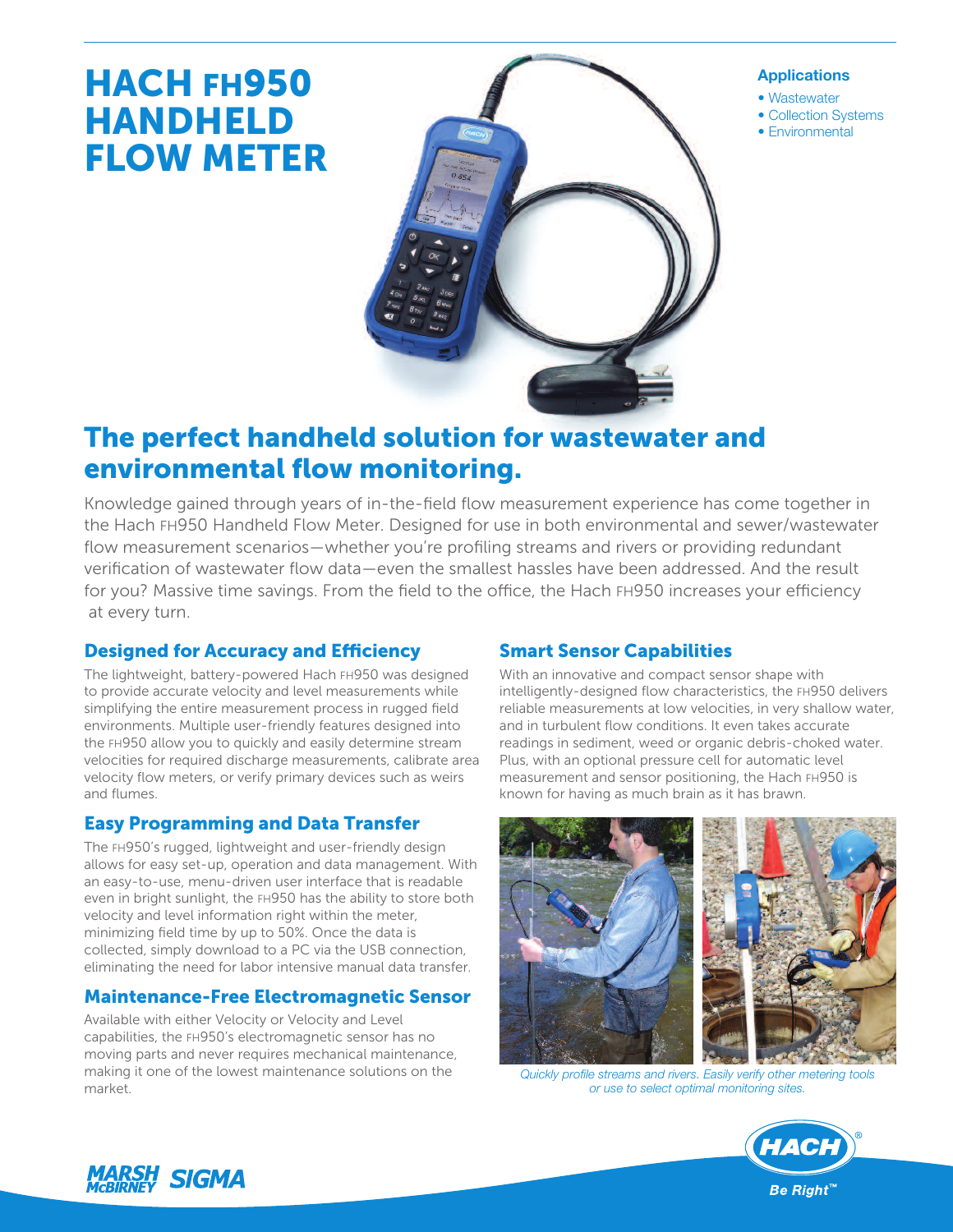## Specifications\*

| <b>Sensor</b>                                                               |                                                                                        | <b>Battery Life Gauge</b><br>5 segment bar graph          |                                                                                                                                                                                                                      |  |  |
|-----------------------------------------------------------------------------|----------------------------------------------------------------------------------------|-----------------------------------------------------------|----------------------------------------------------------------------------------------------------------------------------------------------------------------------------------------------------------------------|--|--|
| <b>VELOCITY MEASUREMENT</b><br><b>Method</b>                                | Electromagnetic                                                                        | <b>Battery Life</b>                                       | 18 hours heavy typical day use <sup>†</sup> ;<br>68°F (20°C)                                                                                                                                                         |  |  |
| <b>Accuracy</b>                                                             | $\pm 2\%$ of reading $\pm 0.05$ ft/s<br>$(\pm 0.015 \text{ m/s})$ through the range    | periods, data download and power off.                     | <sup>†</sup> Defined as 30 minutes of set up, 6 one-hour periods of continuous use with sensor<br>active and display at maximum brightness, 30 minutes of sleep mode between use                                     |  |  |
|                                                                             | 0 to 10 ft/s (0 to 3.04 m/s); $\pm$ 4% of                                              | <b>Battery Charger</b>                                    | AC wall outlet charger                                                                                                                                                                                               |  |  |
|                                                                             | reading from 10 to 16 ft/s.<br>(3.04 to 4.87 m/s)                                      | <b>USB Connector</b>                                      | Type Mini-B, 5-pin,<br>rated to IP67 when capped                                                                                                                                                                     |  |  |
| <b>Zero Stability</b>                                                       | $\pm 0.05$ ft/s ( $\pm$ 0.015 m/s)                                                     |                                                           |                                                                                                                                                                                                                      |  |  |
| <b>Resolution</b>                                                           | 0.01 value <100; 0.1 value <1000;<br>1.0 value $\geq$ 1000                             | USER INTERFACE AND PROGRAMMING<br><b>Graphics Display</b> | Color, LCD; 3.5" QVGA, transflective                                                                                                                                                                                 |  |  |
| Range                                                                       | 0 to $+20$ ft/s (0 to $+6.09$ m/s)                                                     |                                                           | (readable in direct sunlight)                                                                                                                                                                                        |  |  |
| <b>LEVEL MEASUREMENT</b>                                                    |                                                                                        |                                                           | Measurement Resolution 0.01 value <100; 0.1 value <1000;<br>1.0 value $\geq$ 1000                                                                                                                                    |  |  |
| <b>Method</b>                                                               | Diaphragm type: Absolute pressure                                                      | Keypad                                                    | Alpha-numeric                                                                                                                                                                                                        |  |  |
|                                                                             | with single point calibration                                                          | <b>Operating Modes</b>                                    | Real-time, Profiling                                                                                                                                                                                                 |  |  |
| <b>Accuracy (static)</b>                                                    | The larger of $\pm 2\%$ of reading or                                                  | <b>Profiling Types</b>                                    | Stream, Conduit                                                                                                                                                                                                      |  |  |
|                                                                             | $\pm 0.504$ in (0.015 m). Steady state<br>temperature and static non-flowing<br>water. | <b>Conduit Shapes</b>                                     | Circular, Rectangular, Trapezoidal,<br>2/3 Egg, Inverted 2/3 Egg                                                                                                                                                     |  |  |
| Range                                                                       | 0 to 10 ft (0 to 3.05 m)                                                               | <b>Stream Entries</b>                                     | Fixed, Non-Fixed Stations                                                                                                                                                                                            |  |  |
| <b>Resolution</b>                                                           | 0.01 value <100; 0.1 value <1000;<br>1.0 value $\geq$ 1000                             | <b>Firmware</b>                                           | Sensor and portable meter firmware<br>are field upgradeable via USB                                                                                                                                                  |  |  |
| <b>Minimum Water Level</b>                                                  | 1.25 in (3.18 cm)                                                                      | <b>Noise Rejection</b>                                    | User selectable 50Hz, 60Hz                                                                                                                                                                                           |  |  |
| <b>GENERAL ATTRIBUTES</b><br><b>Material</b><br><b>Environmental Rating</b> | ABS, glass-filled<br>IP68                                                              | <b>Units of Measure</b>                                   | Velocity: ft/s, m/s, cm/s, mm/s<br>Flow: ft <sup>3</sup> /sec, million gal/day, gal/day,<br>gal/min, $m^3$ /sec, m $^3$ /min, m $^3$ /hour,<br>m <sup>3</sup> /day, liters/s, liters/min<br>Level: in, ft, m, cm, mm |  |  |
| <b>Dimensions of Sensor</b>                                                 | 4.7" L x 1.7" W x 2.5" H                                                               |                                                           | Stream Flow Calculation Mean-section, Mid-section                                                                                                                                                                    |  |  |
|                                                                             | $(11.9 \text{ cm L} \times 4.3 \text{ cm W} \times 6.3 \text{ H} \text{ cm})$          | <b>Diagnostics</b>                                        | Self test, keypad, display, event log                                                                                                                                                                                |  |  |
| <b>Cable Material</b><br><b>Cable Lengths</b>                               | Polyurethane jacketed<br>6.5, 20, 40, and 100 ft.                                      | Conduit Profile Methods 0.9 x Vmax, 0.2/0.4/0.8,          | velocity and level integrator, 2D                                                                                                                                                                                    |  |  |
|                                                                             | (2, 6.1, 12.2, and 30.5 m)                                                             | <b>Stream Profile Methods</b> 1, 2, 3, 5 and 6 point      | (Velocity method - USGS and ISO)                                                                                                                                                                                     |  |  |
| <b>Portable Meter</b>                                                       |                                                                                        | <b>File Types</b>                                         | Real-time, Profiling, Event Log                                                                                                                                                                                      |  |  |
| <b>GENERAL ATTRIBUTES</b><br><b>Material</b>                                | Polycarbonate with a thermoplastic                                                     | <b>Profiles</b>                                           | Data storage for up to 10 profiles<br>with 32 stations per profile.                                                                                                                                                  |  |  |
|                                                                             | elastomer (TPE) overmold                                                               | <b>Maximum Number of</b>                                  | Three each with up to 75 readings                                                                                                                                                                                    |  |  |
| <b>Environmental Rating</b>                                                 | IP67                                                                                   | <b>Real-Time Files</b>                                    | captured by the user.                                                                                                                                                                                                |  |  |
| <b>Dimensions of</b><br><b>Portable Meter</b>                               | $8.6"$ L x 3.7" W x 2.1" H<br>$(21.8 L \times 9.3 W \times 5.3 H \text{ cm})$          | <b>Language Support</b>                                   | English, Bulgarian, Chinese, Czech,<br>Danish, Dutch, Finnish, French,                                                                                                                                               |  |  |
| <b>Storage Temperature</b><br>Range                                         | -4 to $140^{\circ}$ F (-20 to 60 $^{\circ}$ C)                                         |                                                           | German, Greek, Hungarian, Italian,<br>Japanese, Korean, Polish,<br>Portuguese, Romanian, Russian,                                                                                                                    |  |  |
| <b>Operating Temperature</b><br>Range                                       | -4 to 131°F (-20 to 55°C)                                                              |                                                           | Slovenian, Spanish, Swedish, Turkish                                                                                                                                                                                 |  |  |
| <b>Battery Charge</b><br><b>Temperature Range</b>                           | 32 to 104°F (0 to 40°C)                                                                |                                                           | *Subject to change without notice.                                                                                                                                                                                   |  |  |
| <b>Battery Type</b>                                                         | Lithium-Ion, rechargeable                                                              |                                                           |                                                                                                                                                                                                                      |  |  |

hachflow.com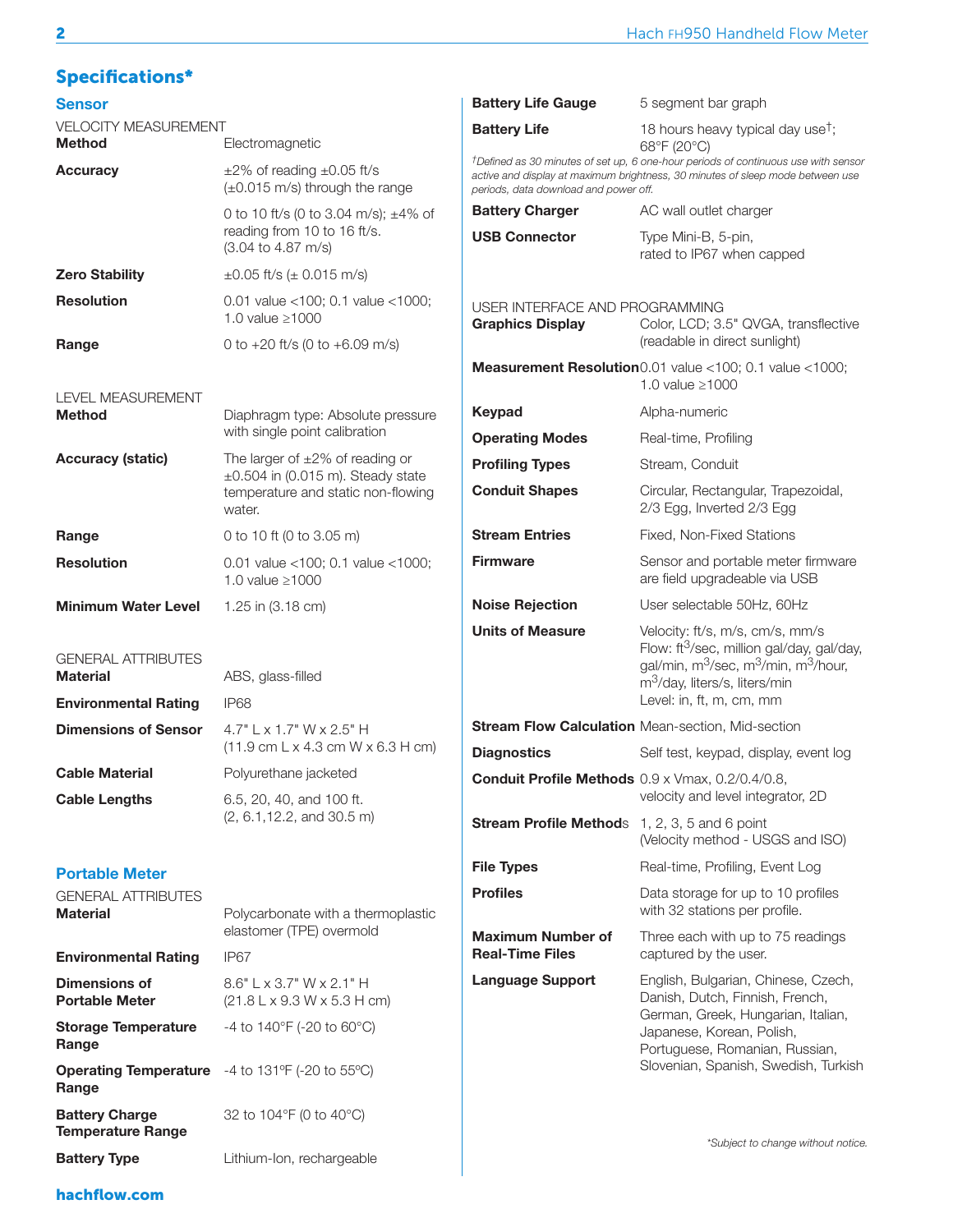#### **Dimensions**

In inches and [millimeters].